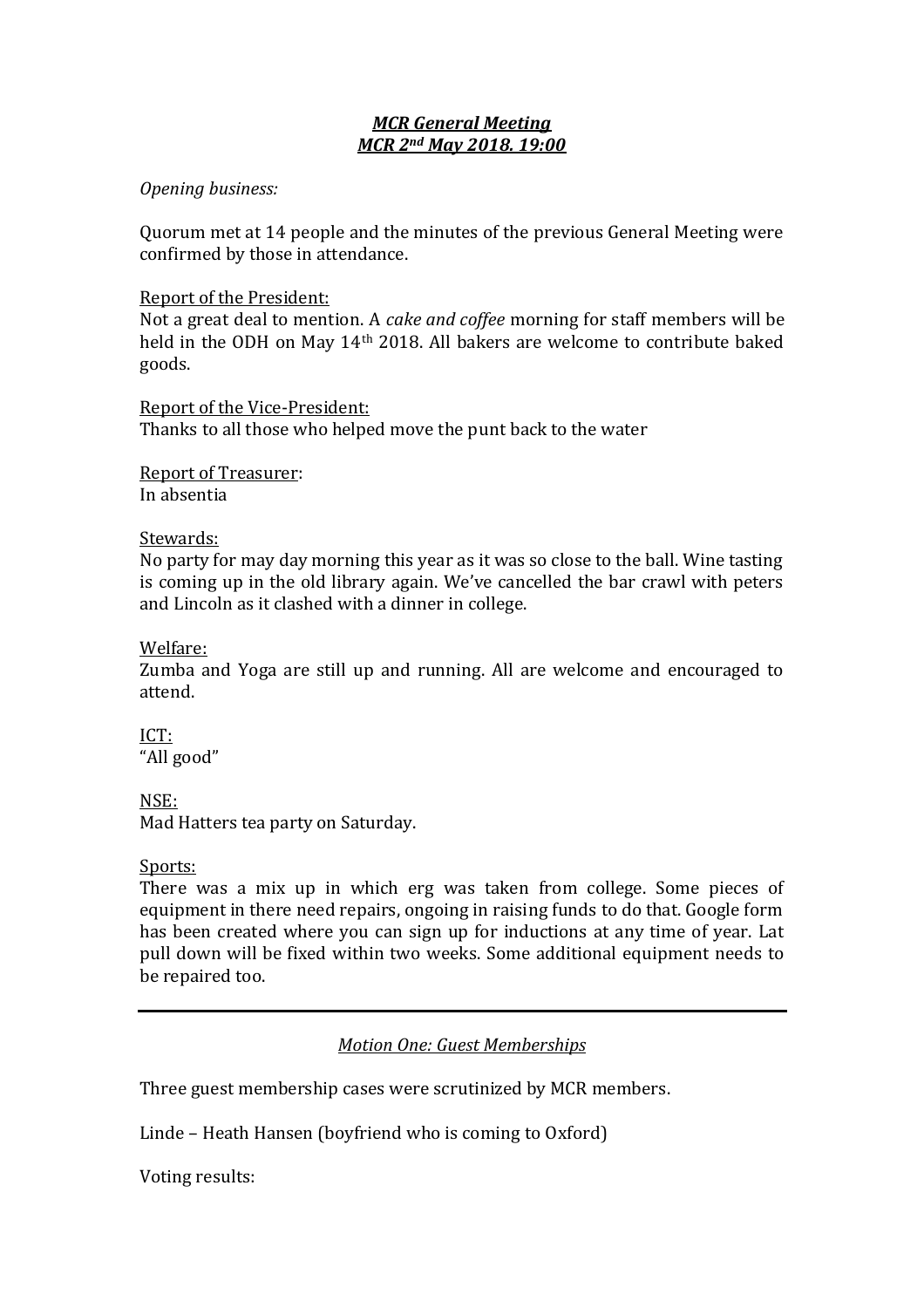For (14) Against (0) Abstentions (0)

Thomas Kittel – Seamus Dwyer (friend moving from New York)

For (14) Against (0) Abstentions (0)

Alex Lawrence – Valentin Thieme (a friend here for 3 months, living with Alex)

For (14) Against (0) Abstentions (0)

The usual questions were raised to prospective members; most notably – "can you bake?" to this question, there were mixed responses…

### *Motion Two: Money for Summer VIIIs Pimms*

The Summer Eights Pimm's Motion was as follows:

### **The MCR notes that:**

- 1. Summer Eights is the biggest sporting event of the University calendar after the Boat Race, watched by over 15,000 spectators on the Saturday of the regatta
- 2. Teddy Hall has at least 5 boats competing in Summer Eights this year, including two crews racing in Division 1
- 3. Supporters from the Hall regularly come to support our rowers on the Saturday of Summer Eights
- 4. The college bar will have an outpost at the Boat House for Summer Eights
- 5. Last year's quote for Pimm's from college was 420 free for a donation of £470
- 6. Last year a motion was passed to donate £70 to buy free Pimm's for supporters

### **The MCR believes that:**

- 1. Our boats race much better with lots of supporters
- 2. Supporters should be encouraged to come down to our Boat House and rally behind our crews particularly on the Saturday of Summer Eights
- 3. Supporters are much better at supporting when Pimm's is readily available
- 4. We should assist in making Pimm's more accessible to supporters

### **The MCR resolves to:**

Give a donation of £100 to provide a maximum of one free Pimm's per member of the MCR with a bodcard at Summer Eights.

**Proposed**: Ben Evans **Seconded**: Ollie Woodhall & Ed Baker

During the proposal it was mentioned that JCR put forward 400 pounds for one pint of free pimms per person when you show bod card to bar.

Questions: How tight are we on the budget? Answer: Treasurer needs to confirm